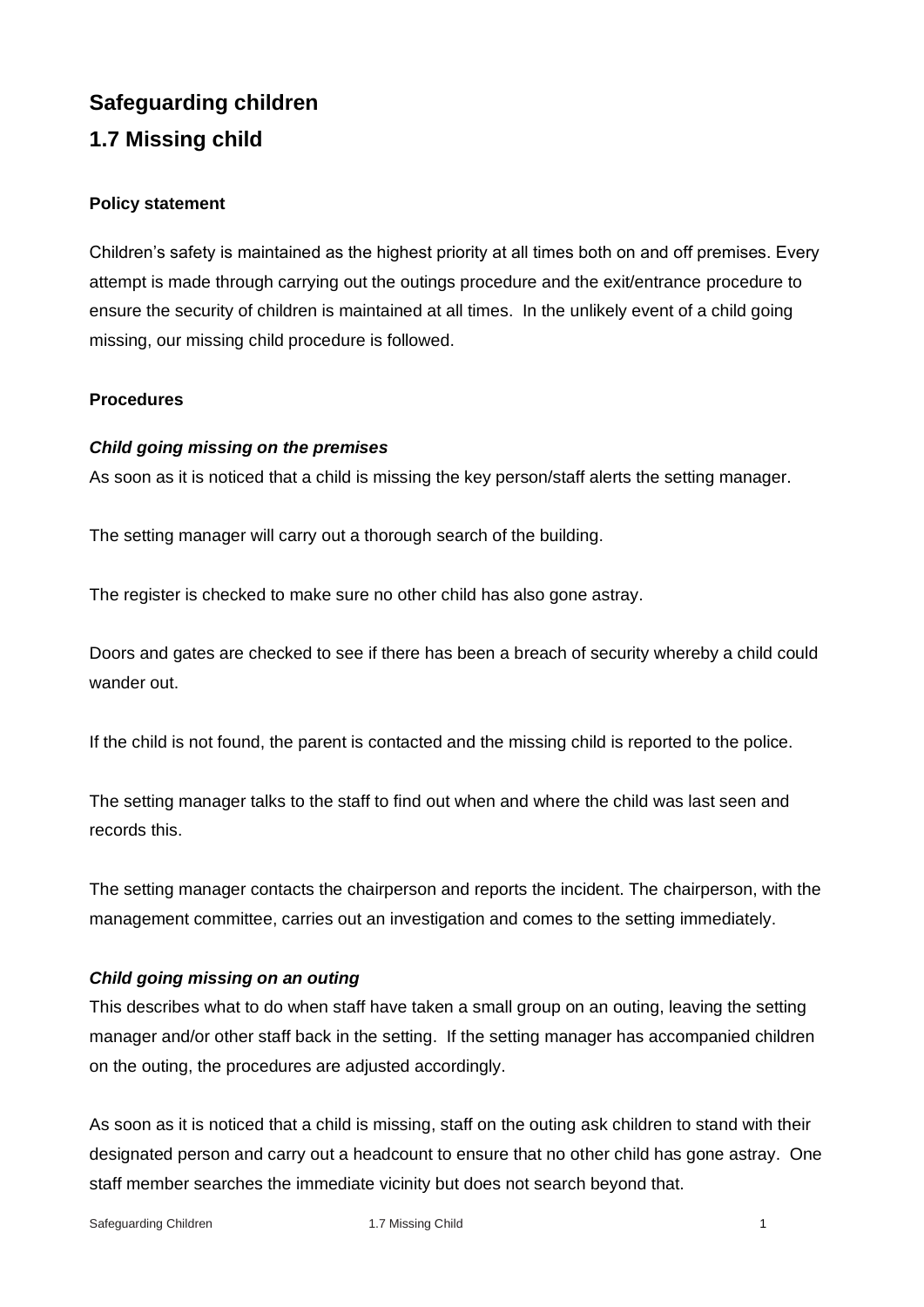The setting manager is contacted immediately and the incident is reported.

The setting manager contacts the police and reports the child as missing.

The setting manager contacts the parent, who makes their way to the setting or outing venue as agreed with the setting manager. The setting is advised as the best place, as by the time the parent arrives, the child may have been returned to the setting.

Staff take the remaining children back to the setting.

In an indoor venue, the staff contact the venue's security who will handle the search and contact the police if the child is not found.

The setting manager contacts the chairperson and reports the incident. The chairperson, with the management committee, (or proprietor) carries out an investigation and may come to the setting immediately.

The setting manager, or designated staff member may be advised by the police to stay at the venue until they arrive.

#### *The investigation*

Staff keep calm and do not let the other children become anxious or worried.

The setting manager together with the chairperson or representative from the management committee, speaks with the parent(s).

The chairperson and management committee or owner, carry out a full investigation taking written statements from all the staff in the room or who were on the outing.

The key person/staff member writes an incident report detailing:

- The date and time of the report.
- What staff/children were in the group/outing and the name of the staff designated responsible for the missing child.
- When the child was last seen in the group/outing.
- What has taken place in the group or outing since the child went missing.
- The time it is estimated that the child went missing.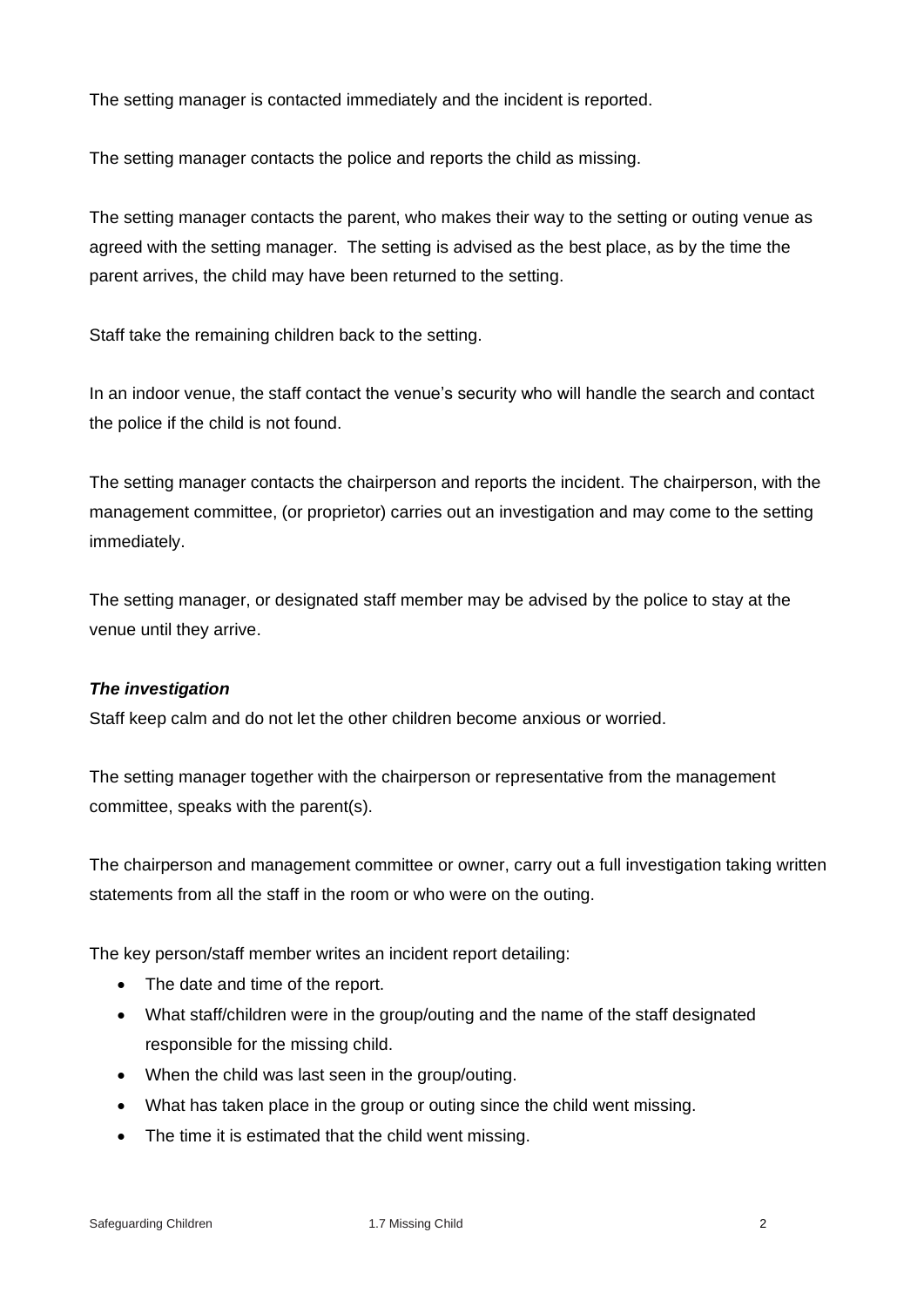A conclusion is drawn as to how the breach of security happened.

If the incident warrants a police investigation, all staff co-operate fully. In this case, the police will handle all aspects of the investigation, including interviewing staff. Children's Social Care may be involved if it seems likely that there is a child protection issue to address.

The incident is reported under RIDDOR arrangements (see the Reporting of Accidents and Incidents policy); the local authority Health and Safety Officer may want to investigate and will decide if there is a case for prosecution.

In the event of disciplinary action needing to be taken, Ofsted is informed. The insurance provider is informed.

#### *Managing people*

Missing child incidents are very worrying for all concerned. Part of managing the incident is to try to keep everyone as calm as possible.

The staff will feel worried about the child, especially the key person or the designated carer responsible for the safety of that child for the outing. They may blame themselves and their feelings of anxiety and distress will rise as the length of time the child is missing increases.

Staff may be the understandable target of parental anger and they may be afraid. Setting managers need to ensure that staff under investigation are not only fairly treated but receive support while feeling vulnerable.

The parents will feel angry and fraught. They may want to blame staff and may single out one staff member over others; they may direct their anger at the setting manager. When dealing with a distraught and angry parent, there should always be two members of staff, one of whom is the setting manager and the other should be the chairperson of the management committee or representative, or the proprietor. No matter how understandable the parent's anger may be, aggression or threats against staff are not tolerated, and the police should be called.

The other children are also sensitive to what is going on around them. They too may be worried. The remaining staff caring for them need to be focused on their needs and must not discuss the incident in front of them. They should answer children's questions honestly but also reassure them.